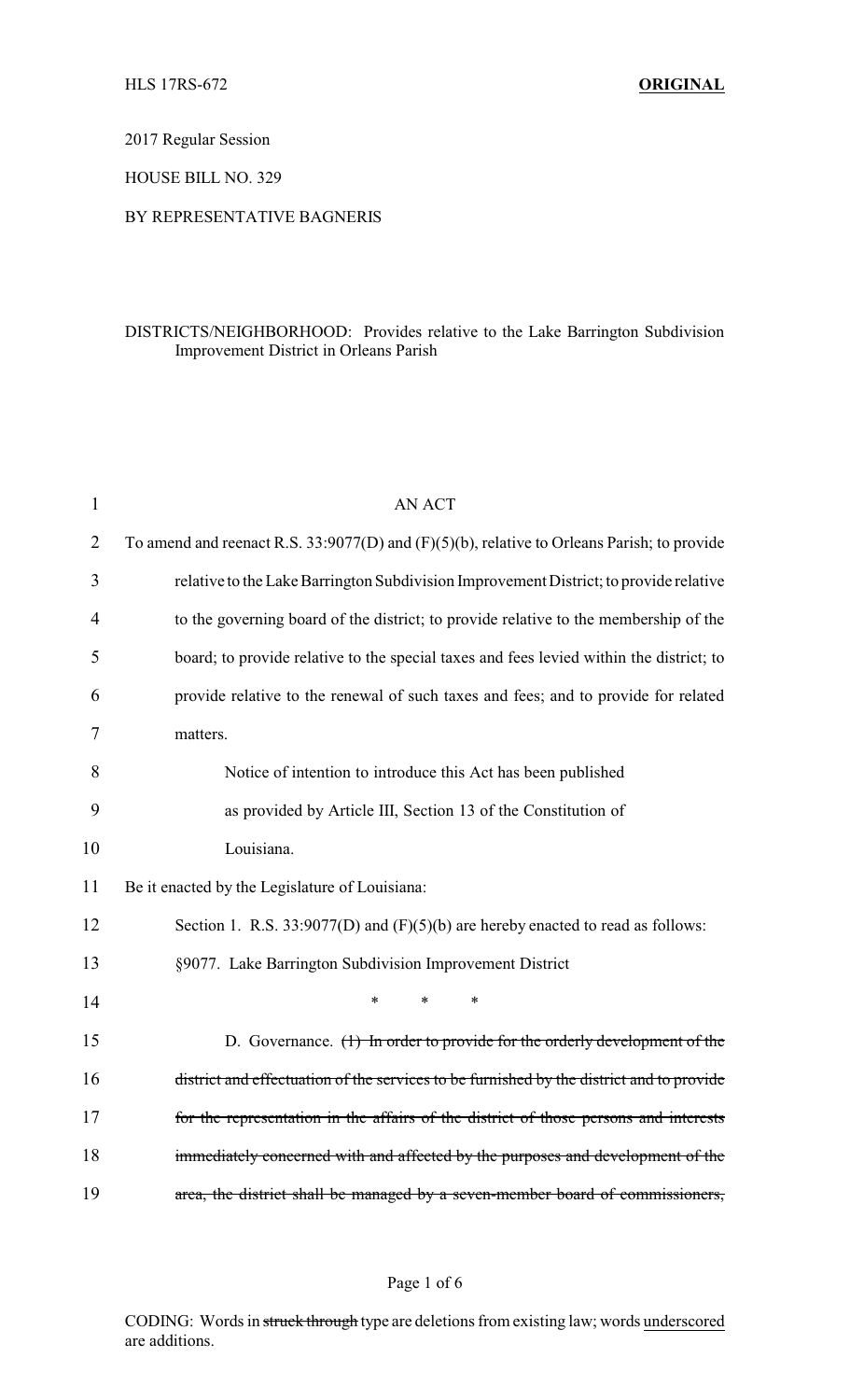| 1              | referred to in this Section as the "board". Each member of the board shall be a          |
|----------------|------------------------------------------------------------------------------------------|
| $\overline{2}$ | qualified voter and resident of the district and shall be appointed as follows:          |
| 3              | (a) Three members shall be appointed by the board of directors of the Lake               |
| 4              | Barrington Homeowners Association.                                                       |
| 5              | (b) One member shall be appointed by the mayor of the city of New Orleans.               |
| 6              | (c) One member shall be appointed jointly by any members of the governing                |
| 7              | authority of the city of New Orleans who represent the area which comprises the          |
| 8              | district.                                                                                |
| 9              | (d) One member shall be appointed jointly by any members of the Louisiana                |
| 10             | House of Representatives who represent the area which comprises the district.            |
| 11             | (e) One member shall be appointed jointly by any members of the Louisiana                |
| 12             | Senate who represent the area which comprises the district.                              |
| 13             | $(2)(a)$ Members shall serve four-year terms after initial terms as provided in          |
| 14             | Subparagraph (b) of this Paragraph.                                                      |
| 15             | (b) Two members shall serve an initial term of one year; two shall serve an              |
| 16             | initial term of two years; two shall serve an initial term of three years; and one shall |
| 17             | serve an initial term of four years, as determined by lot at the first meeting of the    |
| 18             | board. Such members shall serve until their successors have been appointed and           |
| 19             | qualified.                                                                               |
| 20             | (c) Any vacancy which occurs prior to the expiration of the term for which               |
| 21             | a member of the board has been appointed shall be filled for the remainder of the        |
| 22             | unexpired term in the same manner as the original appointment.                           |
| 23             | $(3)$ The board shall elect from its members a chairman, a vice chairman, a              |
| 24             | secretary-treasurer, and such other officers as it may deem necessary. The duties of     |
| 25             | the officers shall be fixed by the bylaws adopted by the board.                          |
| 26             | (4) The minute books and archives of the district shall be maintained by the             |
| 27             | secretary of the board. The monies, funds, and accounts of the district shall be in the  |
| 28             | official custody of the board.                                                           |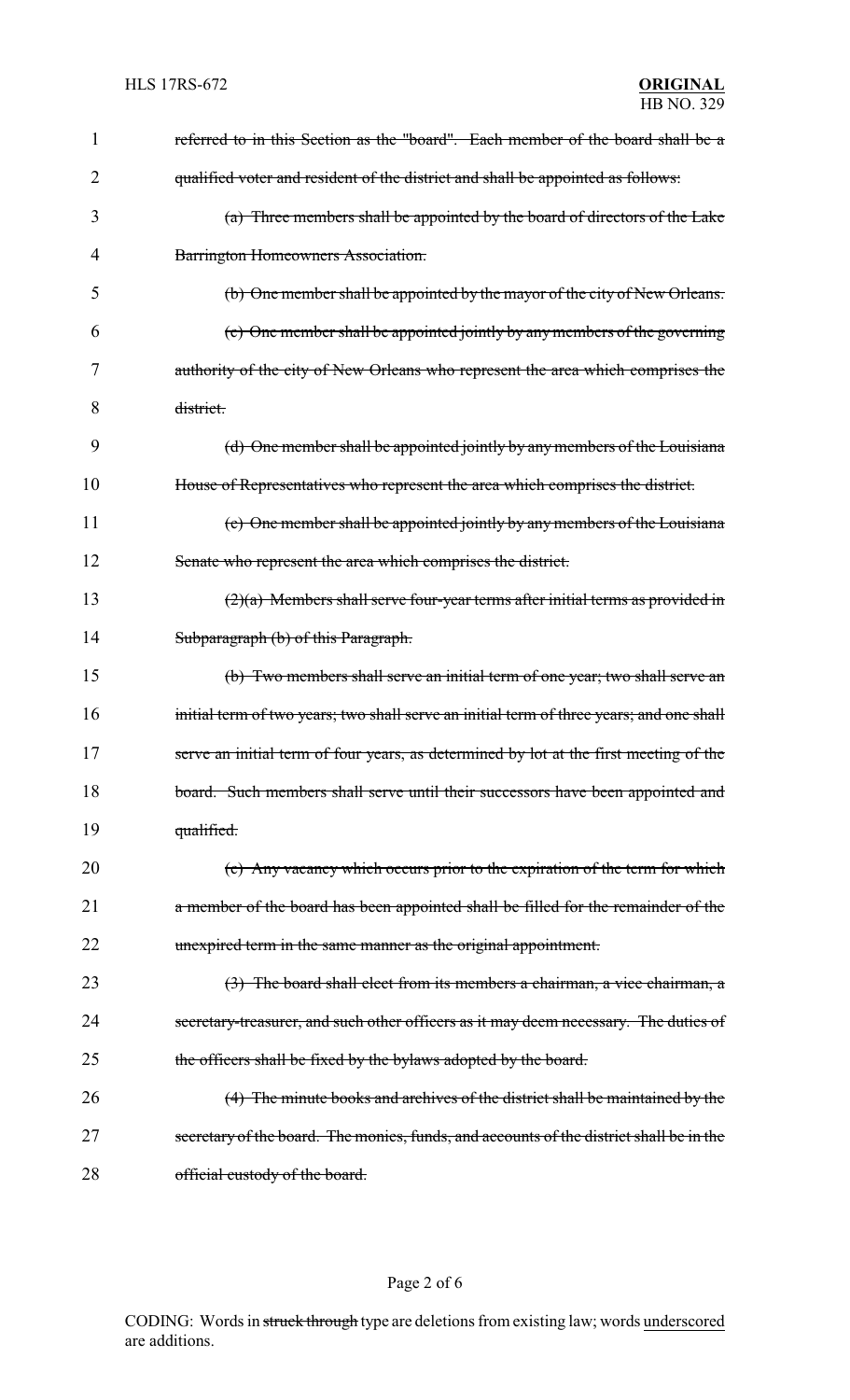| 1  | (5) The board shall adopt such rules and regulations as it deems necessary              |
|----|-----------------------------------------------------------------------------------------|
| 2  | or advisable for conducting its business affairs. It shall hold regular meetings as     |
| 3  | shall be provided in the bylaws and may hold special meetings at such times and         |
| 4  | places within the district as may be prescribed in the bylaws.                          |
| 5  | (6) A majority of the members of the board shall constitute a quorum for the            |
| 6  | transaction of business. The board shall keep minutes of all meetings and shall make    |
| 7  | them available through the secretary of the board to the residents of the district.     |
| 8  | (7) The members of the board shall serve without compensation.                          |
| 9  | (1)<br>The district shall be governed by a seven-member board of                        |
| 10 | commissioners, referred to in this Section as the "board". The board shall be           |
| 11 | composed as follows:                                                                    |
| 12 | (a) The president, secretary, and treasurer of the governing board of the Lake          |
| 13 | Barrington Homeowners Association shall be members.                                     |
| 14 | (b) Four members shall be appointed by the members of the Lake Barrington               |
| 15 | Homeowners Association, all of whom shall be members of the association.                |
| 16 | (c) Each member shall be a qualified voter and resident of the district.                |
| 17 | $(2)(a)$ The members appointed pursuant to Subparagraph $(1)(b)$ of this                |
| 18 | Subsection shall serve four-year terms after initial terms as provided in this          |
| 19 | Subparagraph. One member shall serve an initial term of one year; one shall serve       |
| 20 | an initial term of two years; one shall serve an initial term of three years; and one   |
| 21 | shall serve an initial term of four years, as determined by lot at the first meeting of |
| 22 | the board. Such members shall serve until their successors have been appointed and      |
| 23 | qualified.                                                                              |
| 24 | (b) The members serving pursuant to Subparagraph $(1)(a)$ of this Subsection            |
| 25 | shall serve during their terms of office.                                               |
|    |                                                                                         |
| 26 | (c) Any vacancy which occurs prior to the expiration of the term for which              |
| 27 | a member of the board has been appointed shall be filled for the remainder of the       |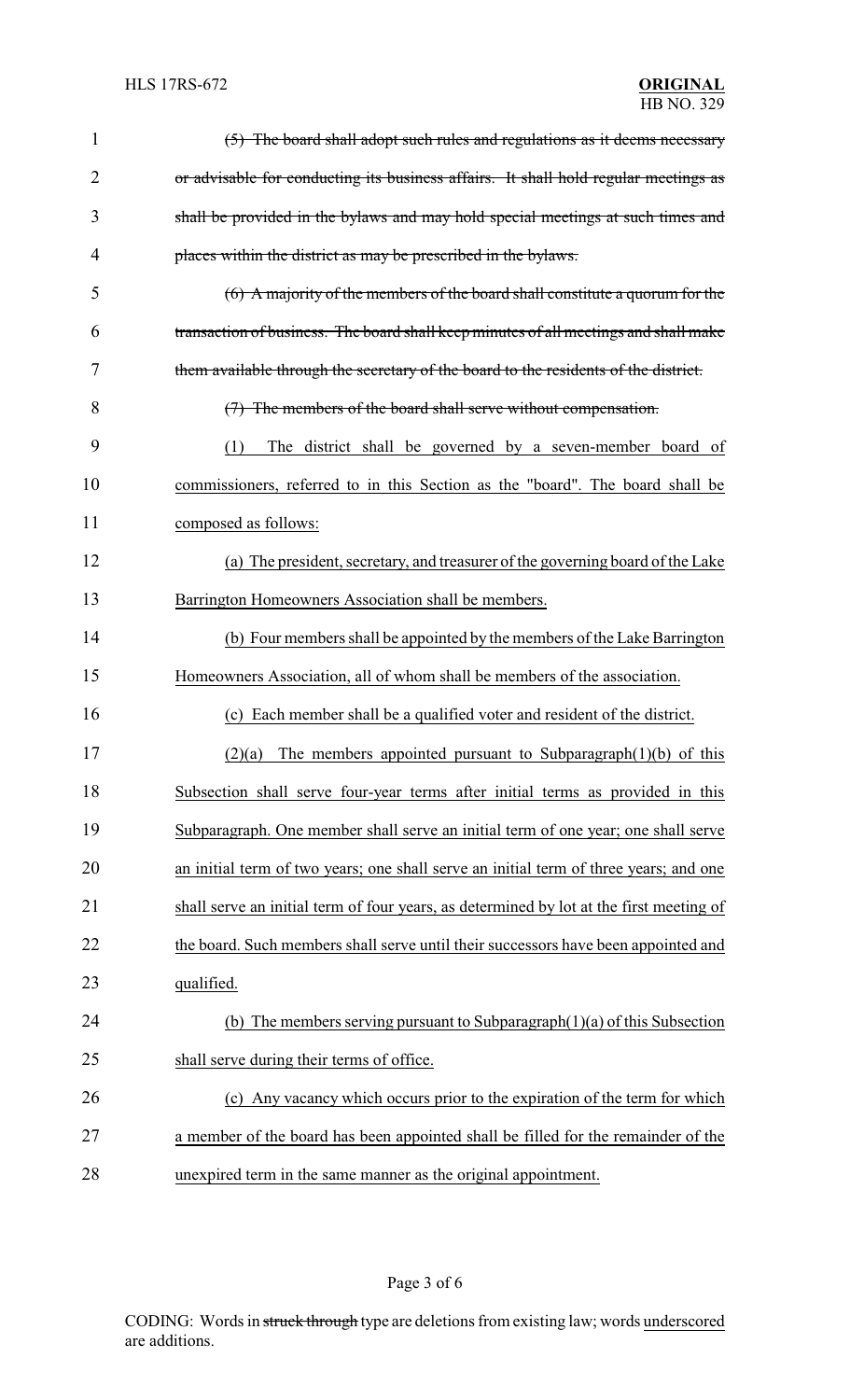| 1              | (3) The board shall elect from its members a chairman, a vice chairman, a                    |  |  |  |
|----------------|----------------------------------------------------------------------------------------------|--|--|--|
| $\overline{2}$ | secretary-treasurer, and such other officers as it may deem necessary. The duties of         |  |  |  |
| 3              | the officers shall be fixed by the bylaws adopted by the board.                              |  |  |  |
| 4              | (4) A majority of the members of the board shall constitute a quorum for the                 |  |  |  |
| 5              | transaction of business.                                                                     |  |  |  |
| 6              | The members of the board shall serve without compensation.<br>(5)                            |  |  |  |
| 7              | (6) The board shall adopt such rules and regulations as it deems necessary                   |  |  |  |
| 8              | or advisable for conducting its business affairs. It shall hold regular meetings as shall    |  |  |  |
| 9              | be provided in the bylaws and may hold special meetings at such times and places             |  |  |  |
| 10             | within the district as may be prescribed in the bylaws.                                      |  |  |  |
| 11             | The board shall keep minutes of all meetings and shall make them<br>(7)                      |  |  |  |
| 12             | available through the secretary of the board to the residents of the district.               |  |  |  |
| 13             | (8) The monies, funds, and accounts of the district shall be in the official                 |  |  |  |
| 14             | custody of the board.                                                                        |  |  |  |
| 15             | $\ast$<br>*<br>∗                                                                             |  |  |  |
| 16             | F. Taxing authority.                                                                         |  |  |  |
| 17             | $\ast$<br>$\sim$                                                                             |  |  |  |
| 18             | (5)                                                                                          |  |  |  |
| 19             | ∗<br>∗<br>∗                                                                                  |  |  |  |
| 20             | The tax or fee shall expire at the time provided in the proposition<br>(b)                   |  |  |  |
| 21             | authorizing the tax or fee, not to exceed eight years from its initial imposition, but       |  |  |  |
| 22             | the tax or fee may be renewed as provided in Subparagraph (a) of this Paragraph.             |  |  |  |
| 23             | Any election to authorize renewal of the tax or fee shall be held only at the same           |  |  |  |
| 24             | time as the mayoral primary election a regularly scheduled election in the city of           |  |  |  |
| 25             | New Orleans. If renewed, the term of the imposition of the tax or fee shall be as            |  |  |  |
| 26             | provided in the proposition authorizing such renewal, not to exceed eight years.             |  |  |  |
| 27             | $\ast$<br>$\ast$<br>$\ast$                                                                   |  |  |  |
| 28             | Section 2. The terms of the members of the governing board of the Lake Barrington            |  |  |  |
| 29             | Subdivision Improvement District in office on the effective date of this Act shall terminate |  |  |  |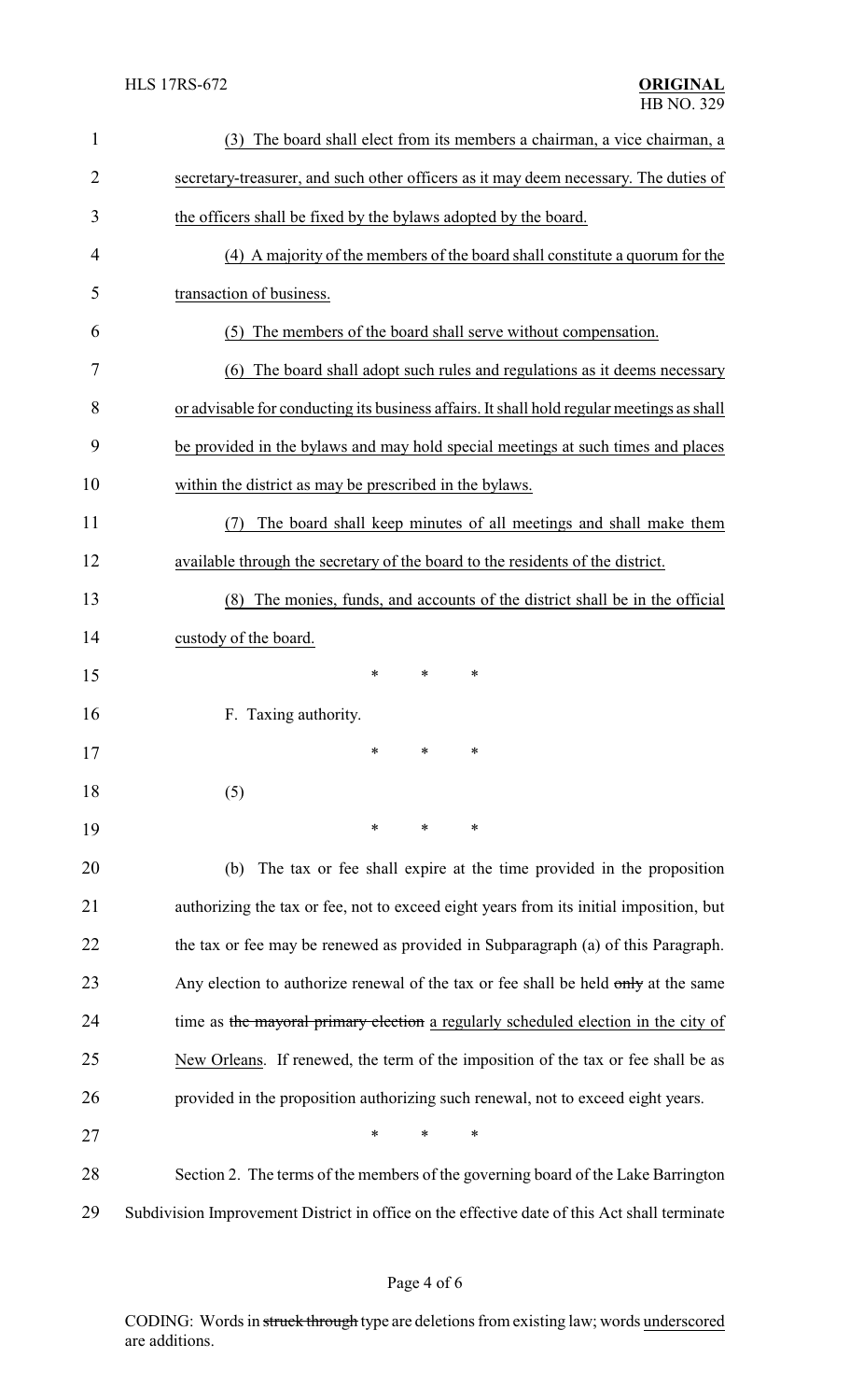- 1 on the effective date of this Act; however, such members shall remain in office until the
- 2 board members are appointed as provided in this Act and take office.
- 3 Section 3. This Act shall become effective upon signature by the governor or, if not
- 4 signed by the governor, upon expiration of the time for bills to become law without signature
- 5 by the governor, as provided by Article III, Section 18 of the Constitution of Louisiana. If
- 6 vetoed by the governor and subsequently approved by the legislature, this Act shall become
- 7 effective on the day following such approval.

# DIGEST

The digest printed below was prepared by House Legislative Services. It constitutes no part of the legislative instrument. The keyword, one-liner, abstract, and digest do not constitute part of the law or proof or indicia of legislative intent. [R.S. 1:13(B) and 24:177(E)]

| HB 329 Original | 2017 Regular Session | Bagneris |
|-----------------|----------------------|----------|
|                 |                      |          |

**Abstract:** Relative to the Lake Barrington Subdivision Improvement District in Orleans Parish, changes the membership of the district's governing board and provides relative to the renewal of the special taxes and fees levied within the district.

Present law creates and provides for the Lake Barrington Subdivision Improvement District as a special taxing district in Orleans Parish to promote and encourage the beautification, security, and overall betterment of the district. Provides that district boundaries shall be coterminous with the boundaries of the Lake Barrington Subdivision.

## Proposed law retains present law.

Present law provides that the district is governed by a seven-member board of commissioners comprised as follows:

- (1) Three members appointed by the board of directors of the Lake Barrington Homeowners Assoc. (association).
- (2) One member appointed by the mayor of the city of New Orleans.
- (3) One member appointed jointly by the members of the governing authority of the city of New Orleans who represent the area which comprises the district.
- (4) One member appointed jointly by the members of the La. House of Representatives who represent the area which comprises the district.
- (5) One member appointed jointly by the members of the La. Senate who represent the area which comprises the district.

Proposed law removes present law and instead provides that the seven-member board will be comprised of the president, secretary, and treasurer of the governing board of the association and four members will be appointed by the members of the association, all of whom must be members of the association.

Present law provides that members serve four-year staggered terms without compensation. Requires each member to be a qualified voter and resident of the district.

#### Page 5 of 6

CODING: Words in struck through type are deletions from existing law; words underscored are additions.